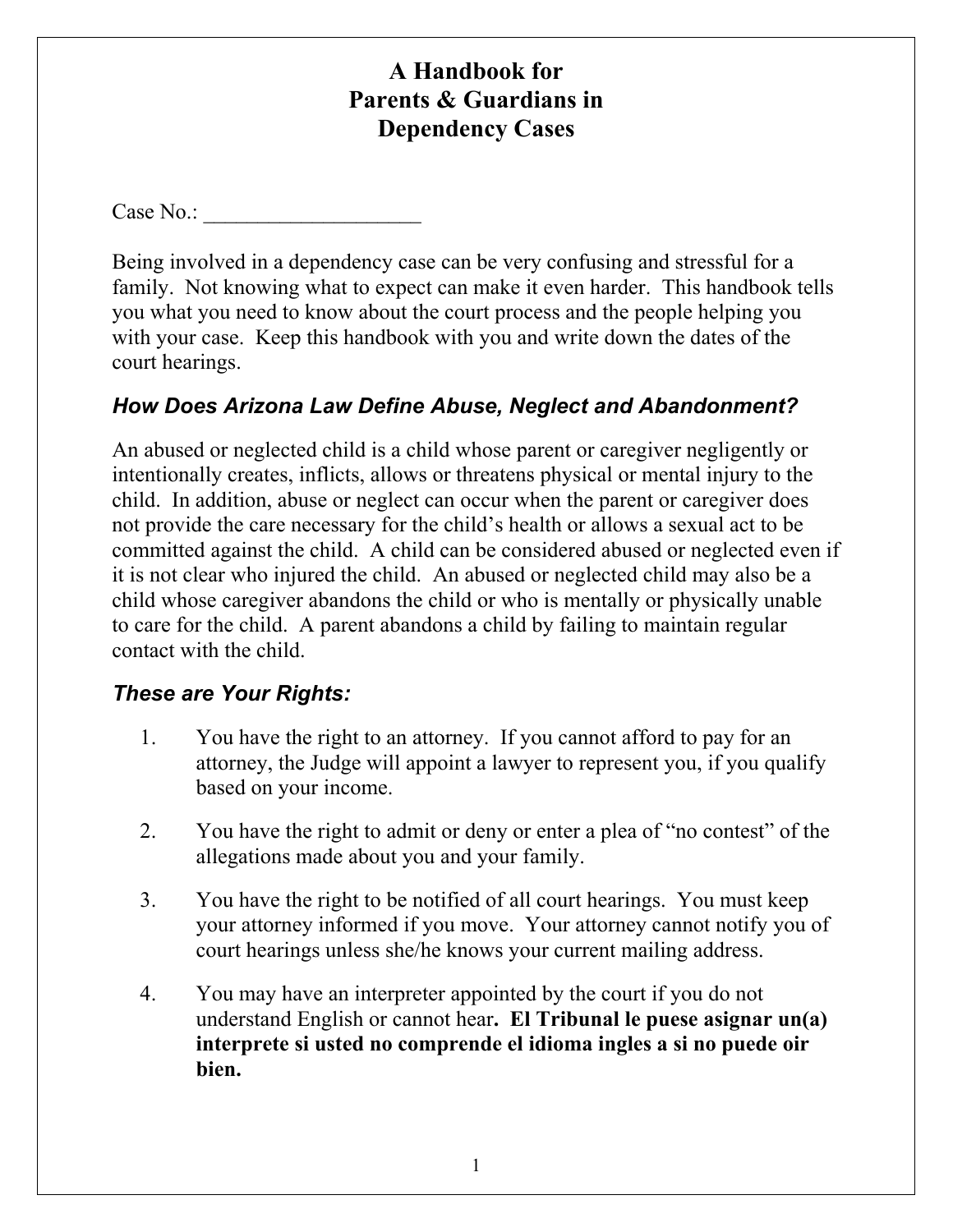5. You have the right to talk to your caseworker and your attorney. But remember, they may be busy with someone else when you call. Be sure to leave a message with a phone number and time where you can be reached or call them again. Keep track of the best times to call them.

## *These Are Your Responsibilities:*

- 1. Take this seriously. You are ultimately responsible for the outcome of your case.
- 2. Attend all the court hearings.
- 3. Attend case plan staffings, Child Family Team meetings, Foster Care Review Board meetings, and other any meetings about your case.
- 4. Do what the case plan says you have to do. If you do not understand what is required, ask your attorney to explain what you need to do. You must complete all the ordered tasks in the case plan within the time frame set by the Court.
- 5. Stay in touch with your attorney and caseworker. Be sure they always have a current address and telephone number for you.
- 6. Be sure that you know what you are supposed to do and when, and then do it. Things move very quickly in dependency cases. It will make a difference in whether your child is returned to you.

# **Unless you do what the court requires, you could lose custody of your child forever. Start working now on the things you need to do.**

 $\mathcal{L}_\text{max} = \frac{1}{2} \sum_{i=1}^n \mathcal{L}_\text{max}(\mathbf{z}_i - \mathbf{z}_i)$ 

 $\mathcal{L}_\text{max}$  , and the contract of the contract of the contract of the contract of the contract of the contract of the contract of the contract of the contract of the contract of the contract of the contract of the contr

Your Own Notes: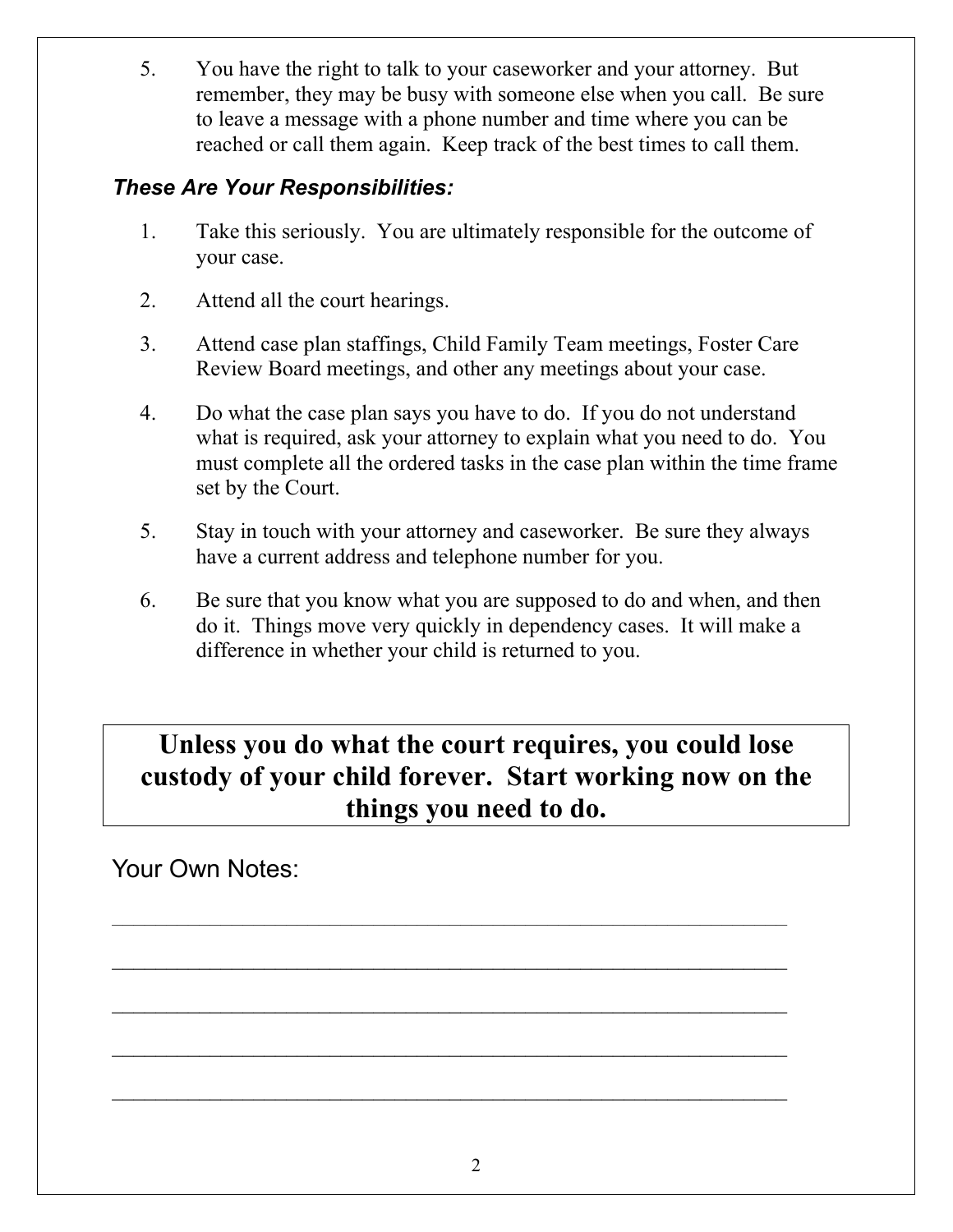# **Why Do You Have To Go To Court?**

- Child Protective Services ("CPS") receives reports of suspected child abuse, abandonment or neglect. If, after investigation, CPS decides that the reports are true, then CPS determines what help the family and the child need. CPS files a petition with the Superior Court ("court") seeking temporary custody of children when CPS has reason to believe that the situation is severe, or services cannot be provided while leaving the children in the home.
- The Judge makes decisions intended to keep children safe, to help families create a safe home for their children, and to ensure that both families and children receive the help they need.
- The Judge can require you and your family to get help. Also, the Judge can order that your child stay in the custody of CPS and be placed in foster care. This means that CPS is legally responsible for your child and, with the approval of the court, can make decisions about where your child should live and what you need to do to have your child returned to you. You remain financially responsible for your child and may be ordered to pay child support.
- The same problems that brought you to the court could also result in criminal charges against you, your partner, or someone else in your family. In that case, you may also have other hearings to attend. This handbook does not deal with criminal cases. You should be advised that choices you may make in your criminal case may affect the outcomes of this dependency case.

# **How Do You Get Your Child Back Home?**

- Children need a permanent, safe and loving family. When children are removed from their homes, it is best for them to return as soon as possible. For your child to be returned to you, you must make your home safe and ensure proper care of your child within certain time limits, as explained in this handbook.
- When children cannot return to their families, another permanent, safe home will be found for them-often through adoption or guardianship.
- If you believe that your children should not have been removed from your care, you should discuss this matter with your attorney to see what options you should pursue.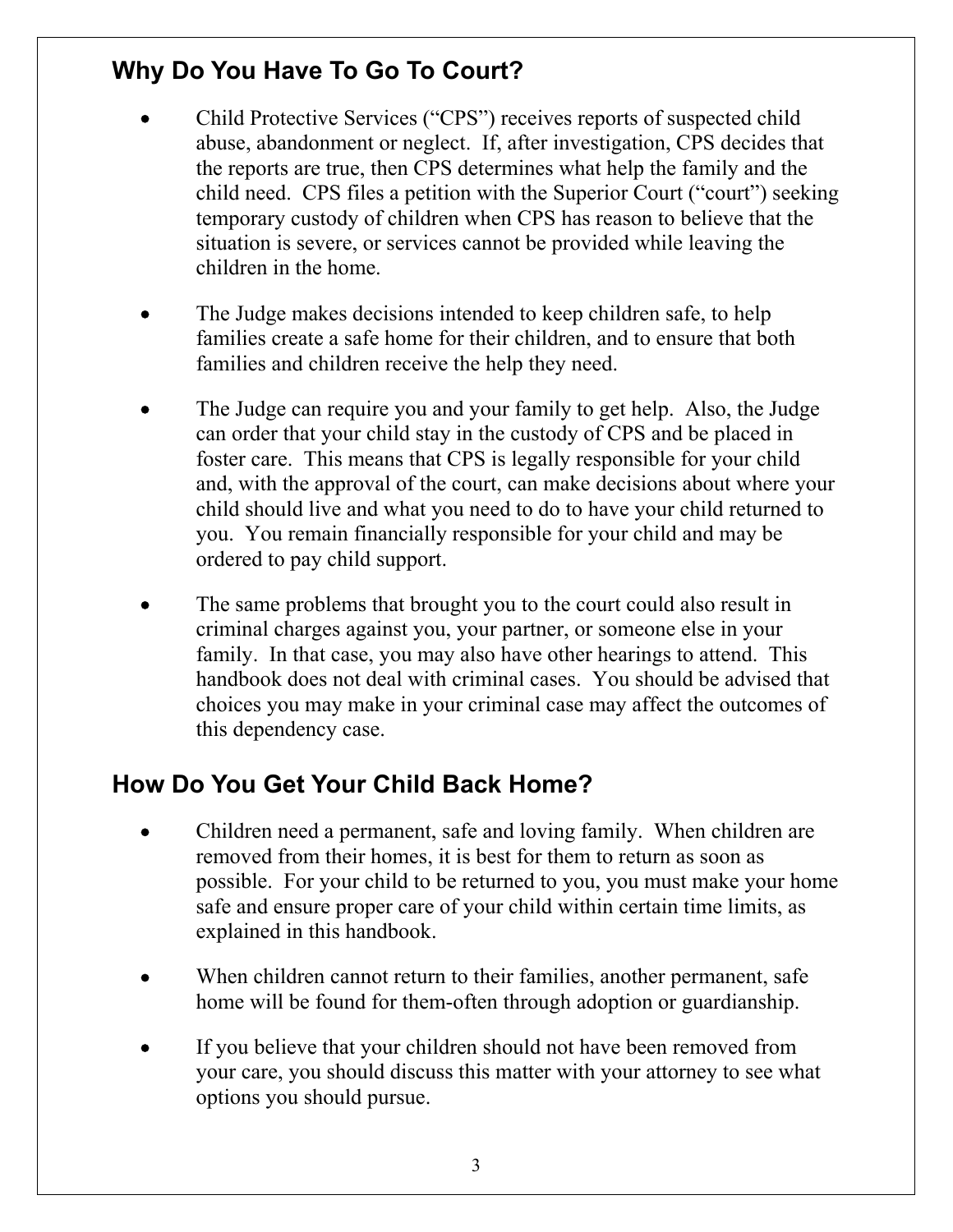# **Who Will Help You?**

## *Your Caseworker*

CPS will assign a caseworker for your child and family. When you go to court, you should be given that person's name and phone number. Your caseworker should:

- Help you understand the problems that brought you to court.
- Help you work on the steps you must take to have your child returned to you.
- Maintain regular contact with you and your child.

Your Caseworker will need the following information to care for your child:

| $\bullet$ | Birth certificate    | ∗ | Medical insurance      |
|-----------|----------------------|---|------------------------|
| $\bullet$ | Immunization record  | ∗ | Family medical history |
|           | Social security card | ∗ | Your wage and income.  |

- Names, addresses and telephone numbers of relatives who might be able to take care of your child. Even relatives who live out of state.
- Identifying information for both parents including names, addresses, social security numbers, birth dates and phone numbers.

Tell your caseworker how you can be contacted. Notify your caseworker whenever you change your address or telephone number. If you do not hear from your caseworker for awhile, or if you have questions or problems, call your caseworker.

Write the name of your **caseworker**, address and phone number:

Name: Phone:

Best time to call:

Things you want to discuss or ask about:

 $\_$  , and the contribution of the contribution of  $\mathcal{L}_\mathcal{A}$  , and the contribution of  $\mathcal{L}_\mathcal{A}$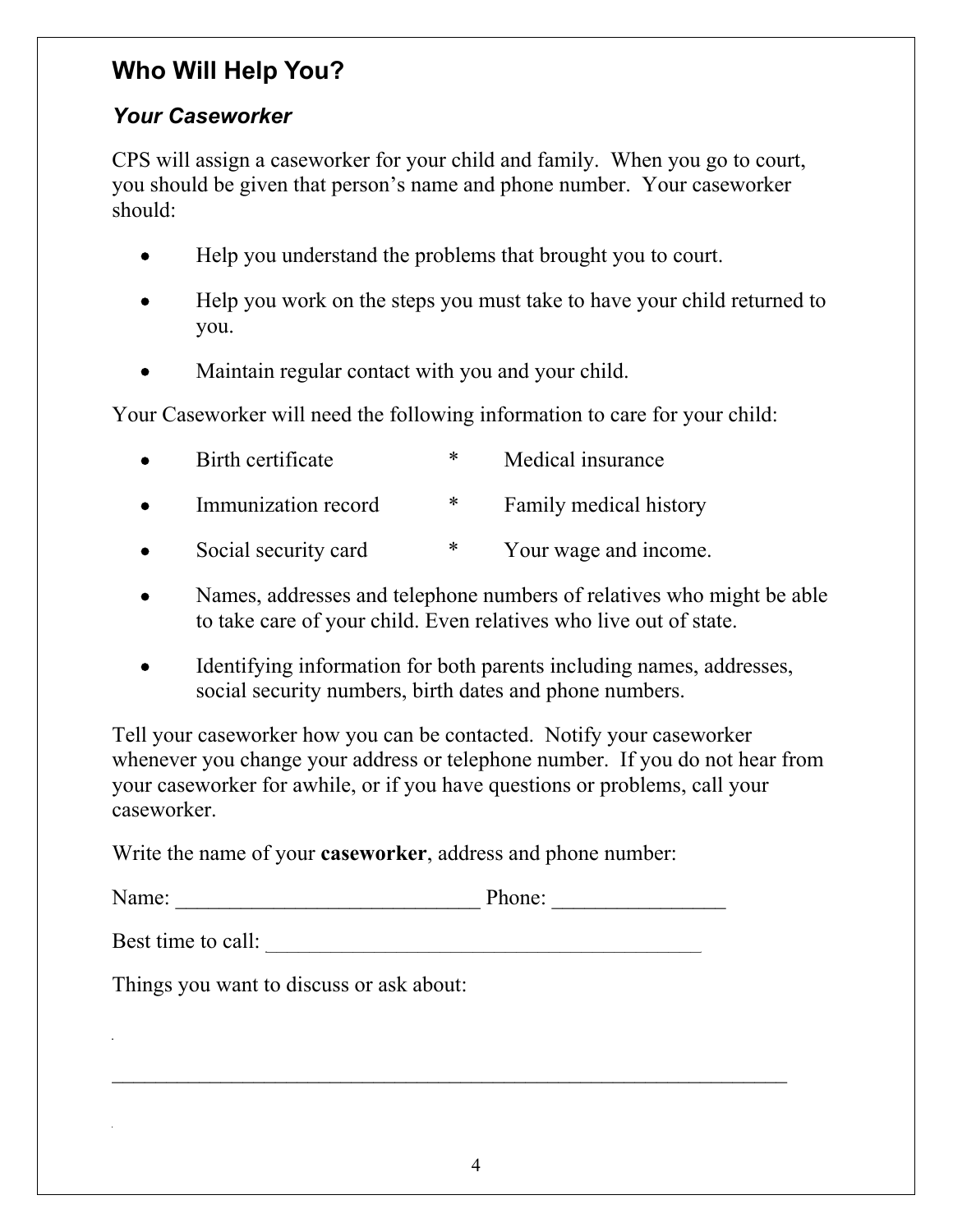## *Your Attorney*

When a Dependency Petition is filed, the court will assign an attorney for you. The Order Setting Hearing on Dependency Petition and Temporary Orders identifies the name, address and telephone number of the attorney assigned to represent you. You may want to hire your own attorney. In any case, you should meet with your attorney before your first court hearing. Your attorney will further explain your rights and let the Judge know your wishes in the case. Your attorney should:

- Talk with you before every hearing and speak for you in court
- Help you understand your rights
- Tell you about the hearings you will attend and what to expect at each hearing.

You must let your attorney how you can be reached. When you have questions or problems, call your attorney. Let your attorney know every time you change your address or telephone number.

At your first hearing, the court will review your financial situation and determine whether or not you qualify for a court-appointed attorney. Your attorney should provide you with a financial questionnaire to fill out. This will be reviewed by the Court. If you do not qualify, you should consider hiring your own attorney to assist you in your case.

Write the name of your **attorney**, address, and phone number here:

|                                          | Phone: |  |  |  |
|------------------------------------------|--------|--|--|--|
|                                          |        |  |  |  |
| Best time to call:                       |        |  |  |  |
| Date & Time of Appointment:              |        |  |  |  |
| Place:                                   |        |  |  |  |
| Things you want to discuss or ask about: |        |  |  |  |
|                                          |        |  |  |  |
|                                          |        |  |  |  |
|                                          |        |  |  |  |
|                                          |        |  |  |  |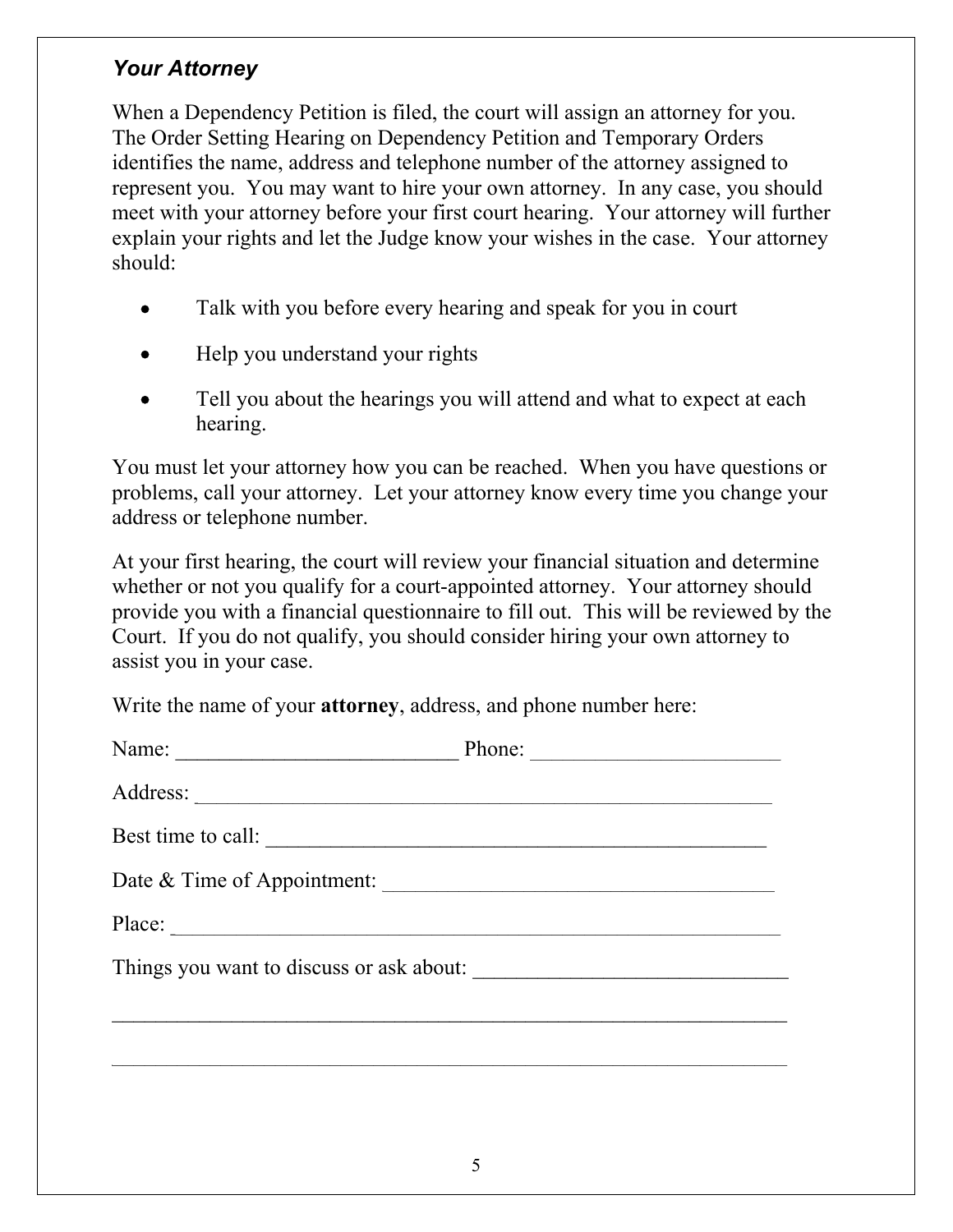# **Others Who Are Involved In Your Case**

## *Your Child's Attorney or Guardian ad Litem (GAL)*

The court will appoint an attorney to represent your child in court. You need to cooperate with your child's attorney by letting him/her visit your child. The attorney represents your child, not you. Since these cases involve your children, the Court may want to hear from them to make sure that his/her best interests are being served.

Your child's attorney will also be identified in the Order Setting Hearing on Dependency Petition and Temporary Orders.

Write them name of your child's attorney here:

Name:

# *Court Appointed Special Advocate (CASA)*

The court may also appoint a Court Appointed Special Advocate (CASA) for your child. The CASA is a trained volunteer who will meet with you and your child, as well as others involved in this case. The CASA reports to the judge about how your child is doing and what the CASA believes is best for your child. You need to cooperate with the CASA by answering the CASA's questions and letting the CASA visit with you and your child.

If you have any questions about the CASA Program or the volunteer that is assigned to your child you may contact the CASA Program at (928) 753-0795, ext. 4412 (in Kingman) or (928) 453-0705, ext. 3730 (in Lake Havasu City or Bullhead City).

Write the name of the CASA volunteer, address and phone number here:

| Name:                                    | Phone:<br><u> 1980 - Jan Stein Berlin, amerikansk politiker (</u> |
|------------------------------------------|-------------------------------------------------------------------|
| Casa Office<br>Address:                  |                                                                   |
| Best time to call:                       |                                                                   |
| Things you want to discuss or ask about: |                                                                   |
|                                          |                                                                   |
|                                          |                                                                   |
|                                          |                                                                   |
|                                          |                                                                   |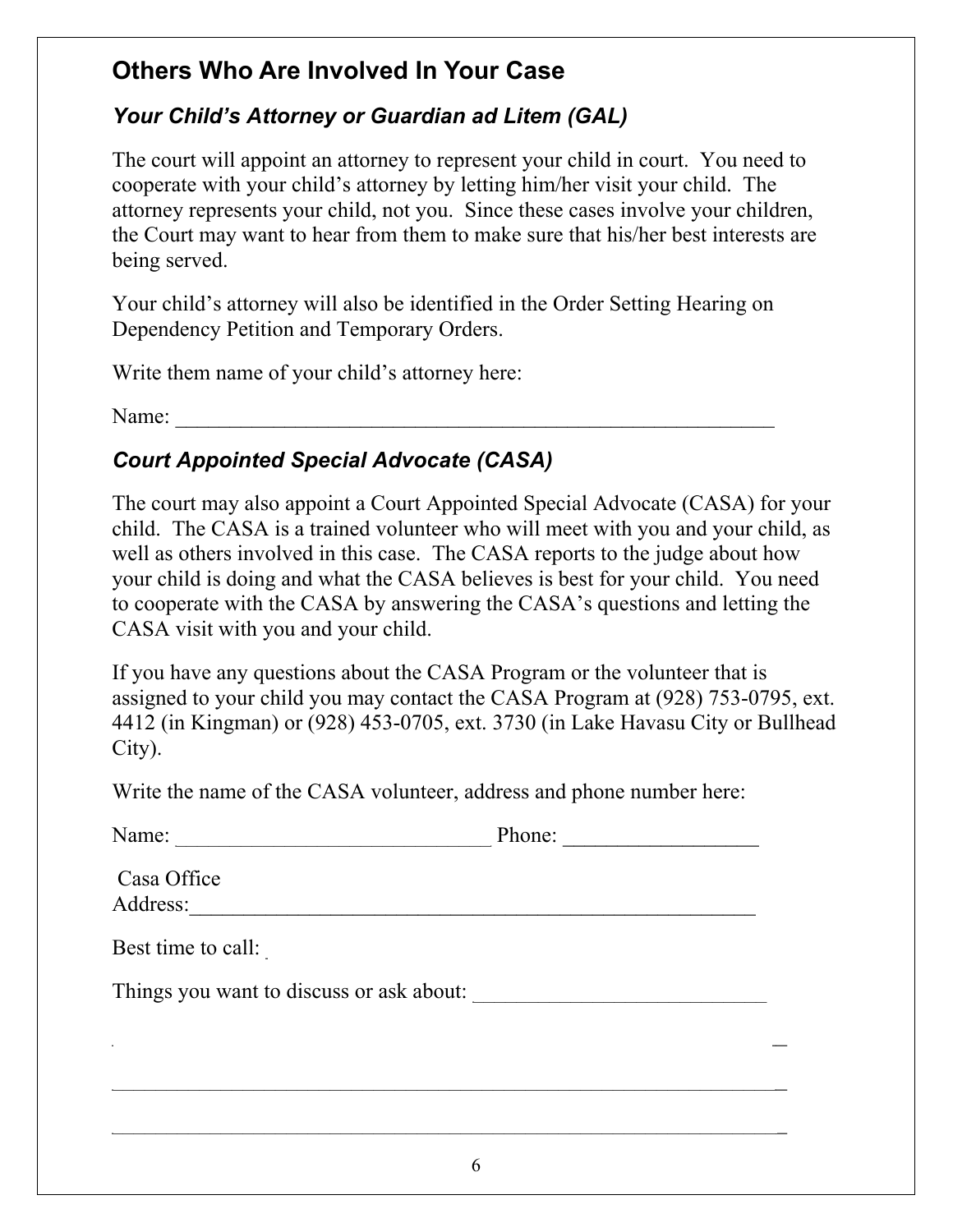## *CPS Attorneys*

The Attorney General's Office of the State of Arizona provides attorneys to represent CPS. The Assistant Attorney General assigned to the case will tell the Judge what CPS believes the court should do.

# **When Will You Have to Go to Court?**

The court will require you to attend several court hearings so that the Judge and others may listen to all sides and decide what is best for your child. Most dependency cases have at least six different court hearings during the first year.

- **1. Pre-Hearing, Mediation Conference & Preliminary Protective Hearing**
- **2. Initial Appearance Hearing**
- **3. Contested Dependency Mediation**
- **4. Contested Dependency Trial**
- **5. Disposition Hearing**
- **6. Report & Review Hearing**
- **7. Permanency Planning Hearing**

Each hearing has a different purpose. They are all described in this handbook so that you will know what to expect at each hearing, when and where it will be held, and why it is important for you to attend.

The goal of the Court is to keep children safe and help families create a safe home for their children. If you do not understand the purpose of any of the hearings you are asked to attend, talk to your Attorney. Unless you improve the conditions that brought your child into foster care, the Court may terminate your parental rights and **your child may be placed for adoption.** 

## *Step 1: Pre-Hearing Conference, Mediation Conference & Preliminary Protective Hearing*

## **Part A: Pre-Hearing Conference**

The Pre-Hearing Conference is scheduled to begin immediately before the Mediation and is another opportunity for you to meet with your attorney.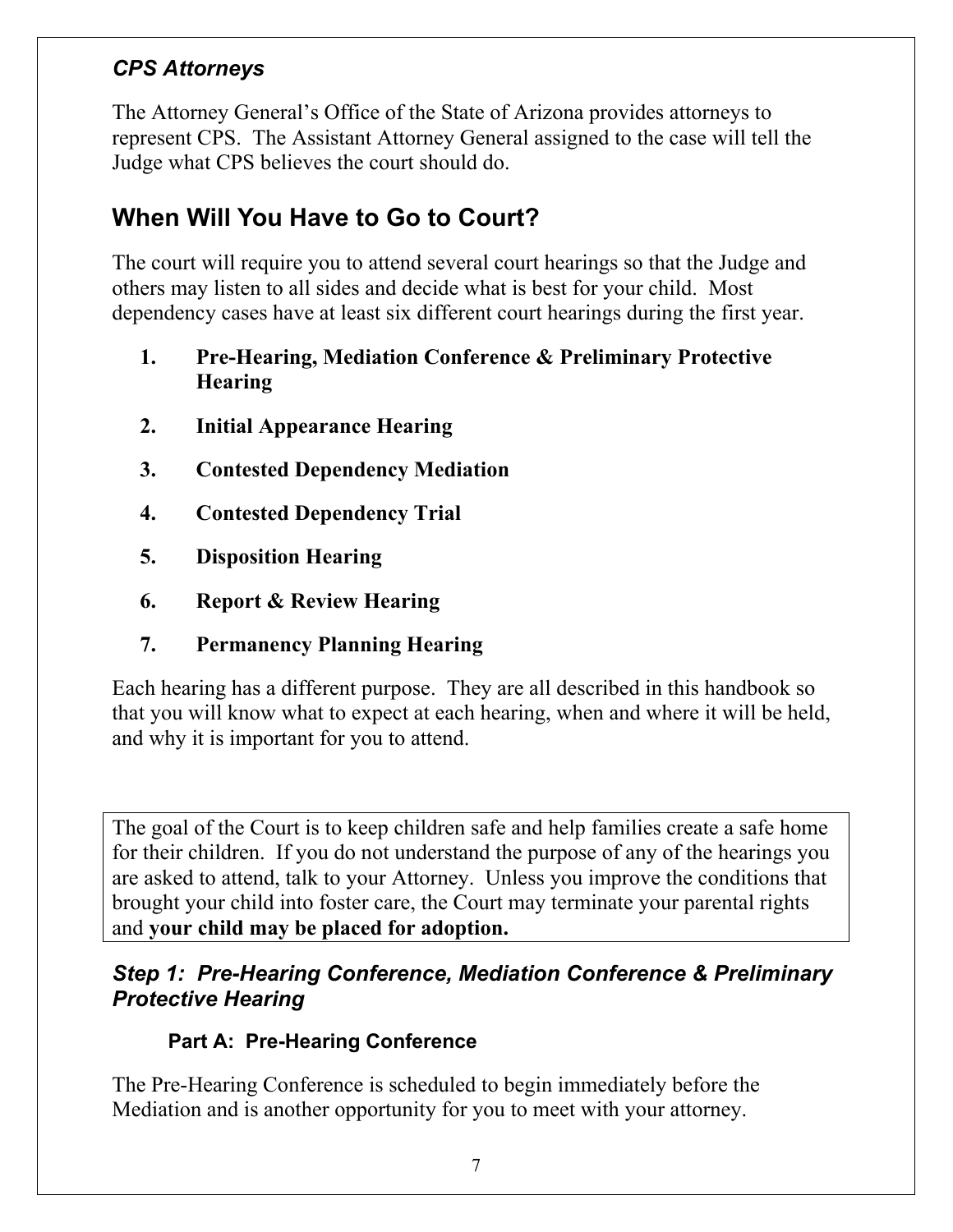## **Part B: Mediation Conference**

The Mediation Conference will normally take place at the Superior Court in Kingman, in the Family Court jury room (second floor of the courthouse). The following people will also attend the Mediation Conference:

- Mediator (to run the meeting)
- Your Attorney and Attorneys for any Other Parents, Attorney for your child and Attorney for CPS
- Director of Court Appointed Special Advocate (CASA) Program
- CPS investigator
- CPS ongoing Case Manager

The purpose of the Mediation Conference is to find out what everyone agrees about and what everyone disagrees about. At the Mediation Conference, we will discuss custody (where your child should stay temporarily), visitation (when, where and how you see your child), and services (what you need to do to get your child home and what CPS has to do to help you). At the end of the Mediation Conference, the mediator will draw up an agreement to show to the judge.

# **It is very important for you to attend the Mediation Conference. If fail to appear for this hearing without good cause, you will be defaulted, and the Judge may rule that you admit the allegations in the petition.**

## **Part C: The Preliminary Protective Hearing**

The Preliminary Protective Hearing takes place right after the Mediation Conference. The Judge reviews the Pre-Hearing Conference Agreement and schedules your next court hearing. If you want your child returned immediately, the Judge will also schedule a Temporary Custody Hearing within five (5) days.

At this hearing, you will be asked whether you admit, deny or not contest the allegations of the dependency petition. If you deny the allegations in the dependency petition and refuse to agree to the case plan, then the Judge will set a date and time for your contested dependency trial within 90 days from the date you were served papers in this case.

# **It is very important for you to attend the Preliminary Protective Hearing. If fail to appear for this hearing without good cause, you**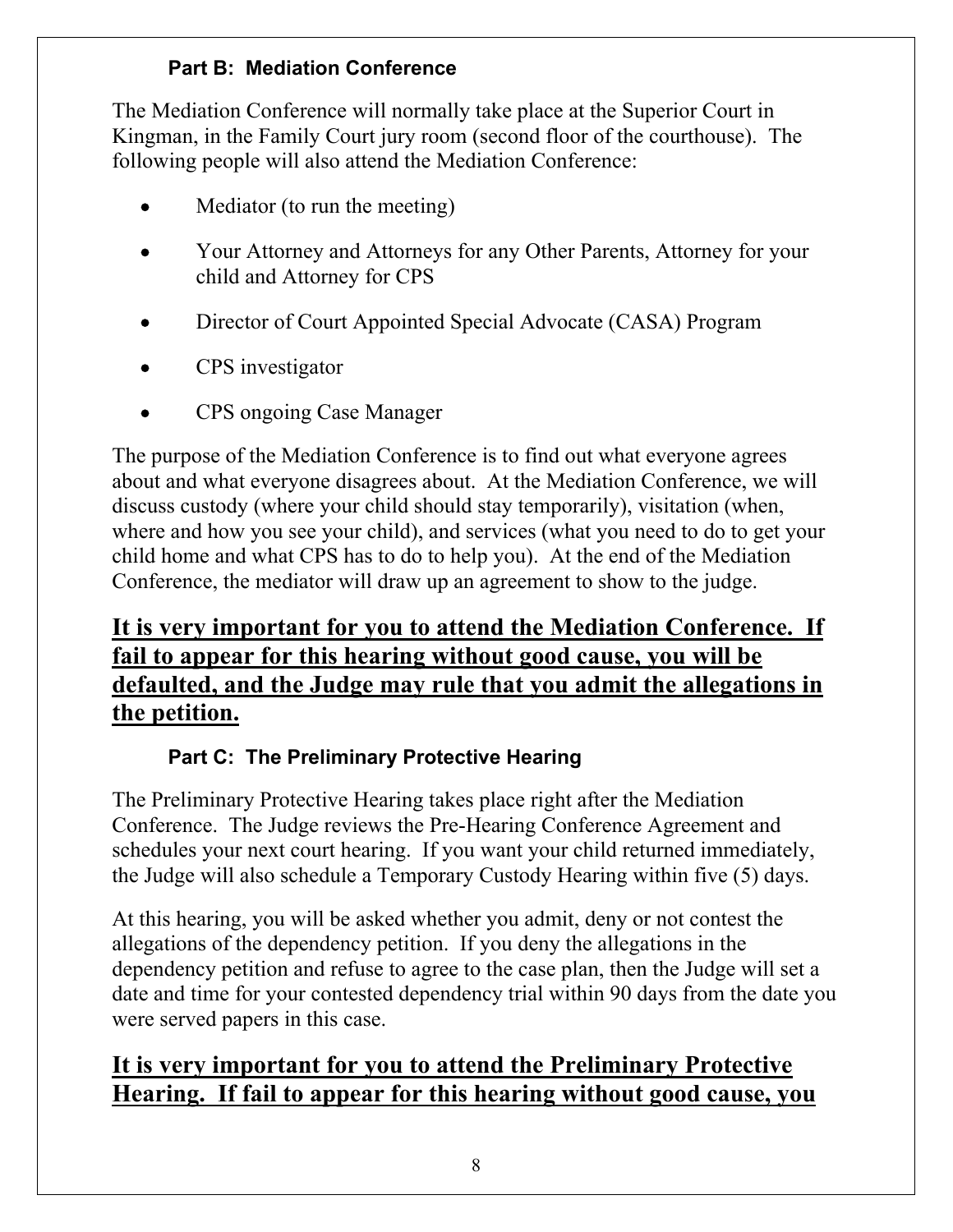## **will be defaulted, and the Judge may rule that you admit the allegations in the petition.**

Write the time and place of the **Mediation Conference & Preliminary Protective Hearing** here:

| Time & Date: |  |
|--------------|--|
|              |  |

Place: \_\_\_\_\_\_\_\_\_\_\_\_\_\_\_\_\_\_\_\_\_\_\_\_\_\_\_\_\_\_\_\_\_\_\_\_\_\_\_\_\_\_\_\_\_\_\_\_\_\_

Things you want to discuss or ask about: \_\_\_\_\_\_\_\_\_\_\_\_\_\_\_\_\_\_\_\_\_\_\_

## *Step 2: Initial Appearance (Only if you were not served earlier)*

 $\mathcal{L}_\text{max}$  , and the contract of the contract of the contract of the contract of the contract of the contract of the contract of the contract of the contract of the contract of the contract of the contract of the contr

 $\mathcal{L}_\text{max}$  , and the contribution of the contribution of the contribution of the contribution of the contribution of the contribution of the contribution of the contribution of the contribution of the contribution of t

If you could not be located and served in time for the Mediation Conference and the Preliminary Protective Hearing you will be notified to attend the Initial Appearance Hearing. At this hearing, you will be asked whether you admit, deny or not contest the allegations of the dependency petition. If you deny the allegations in the dependency petition, the judge will set a date and time for your contested dependency trial within 90 days from the date you were served papers in this case.

## **It is very important for you to attend the Initial Appearance Hearing. If fail to appear for this hearing without good cause, you will be defaulted, and the Judge may rule that you admit the allegations in the petition.**

Write the time and place of the **Initial Appearance Hearing** here:

Time & Date: \_\_\_\_\_\_\_\_\_\_\_\_\_\_\_\_\_\_\_\_\_\_\_\_\_\_\_\_\_\_\_\_\_\_\_\_\_\_\_\_\_\_\_

Place:

Things you want to discuss or ask about:

 $\mathcal{L}_\text{max}$  , and the contract of the contract of the contract of the contract of the contract of the contract of the contract of the contract of the contract of the contract of the contract of the contract of the contr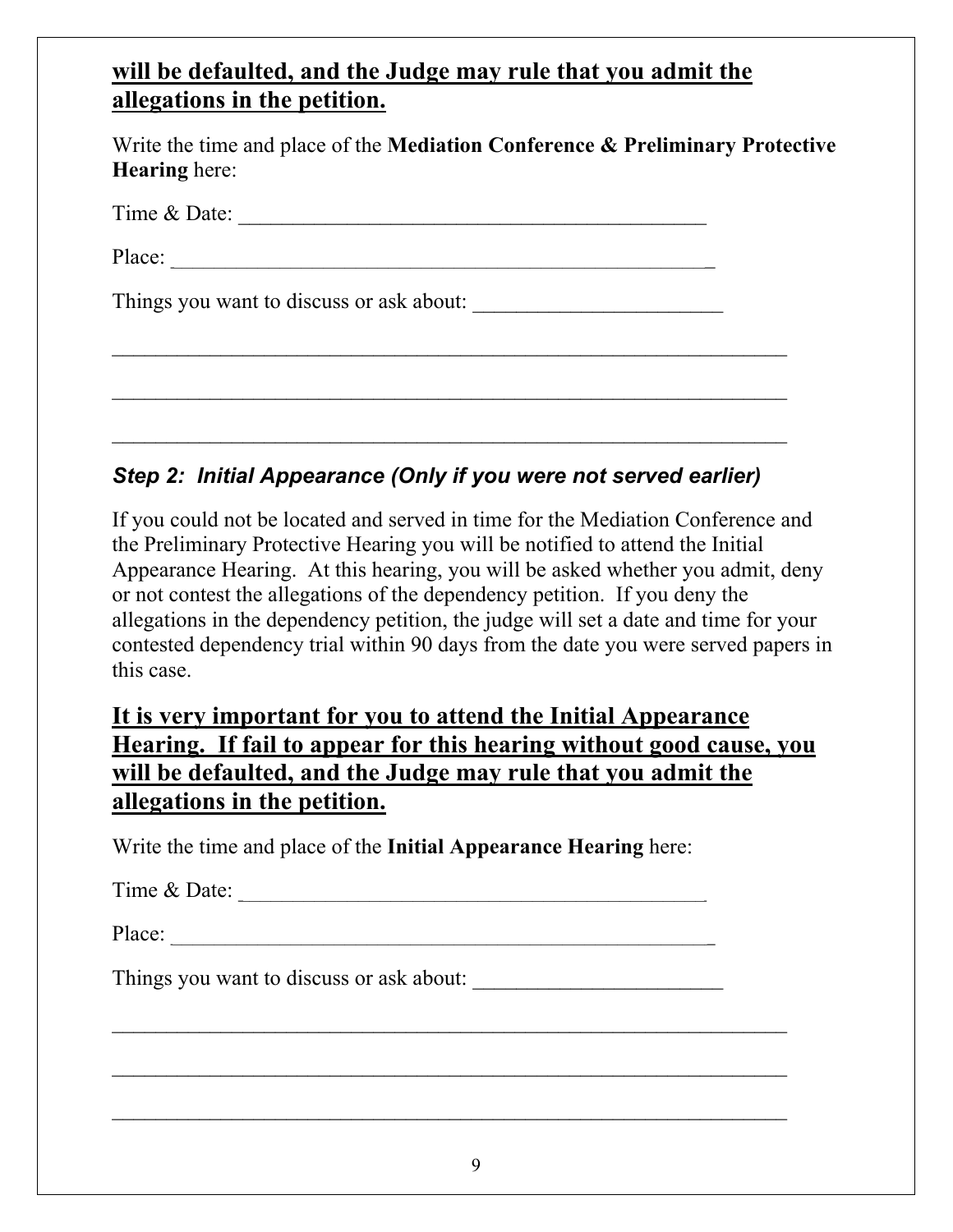## *Step 3: Contested Dependency Mediation (Only if you deny the allegations and disagree with the case)*

The Contested Dependency Mediation is another chance to settle your case before trial. Generally, the same people attending the first mediation will be present at this mediation.

## **It is very important that you attend the Mediation. If fail to appear for this hearing without good cause, you will be defaulted, and the Judge may rule that you admit the allegations in the petition.**

Write the time and place of the **Mediation** here:

 $Time \& Date:$ 

Place:

Things you want to discuss or ask about:

### *Step 5: Contested Dependency Trial (Only if you deny the allegations and ask for a trial)*

 $\mathcal{L}_\text{max}$  , and the contribution of the contribution of the contribution of the contribution of the contribution of the contribution of the contribution of the contribution of the contribution of the contribution of t

 $\mathcal{L}_\text{max}$  , and the contribution of the contribution of the contribution of the contribution of the contribution of the contribution of the contribution of the contribution of the contribution of the contribution of t

The purpose of the trial is to allow the Judge to consider whether or not the allegations in the dependency petition are true. CPS has the burden of proving these allegations. You (through your attorney, if you have one) will have the chance to present your own evidence and witnesses and the chance to crossexamine the State's witnesses. The Judge will decide whether or not your child is a dependent child and in need of the State's protection. (Again, trials only occur if the case has not already settled at Mediation.)

## **It is very important that you attend the Contested Dependency Trial. If fail to appear for this trial without good cause, you will be defaulted, and the Judge may rule that you admit the allegations in the petition.**

Write the time and place of the **Contested Dependency Trial** here:

Time & Date:

Place: \_\_\_\_\_\_\_\_\_\_\_\_\_\_\_\_\_\_\_\_\_\_\_\_\_\_\_\_\_\_\_\_\_\_\_\_\_\_\_\_\_\_\_\_\_\_\_\_\_\_\_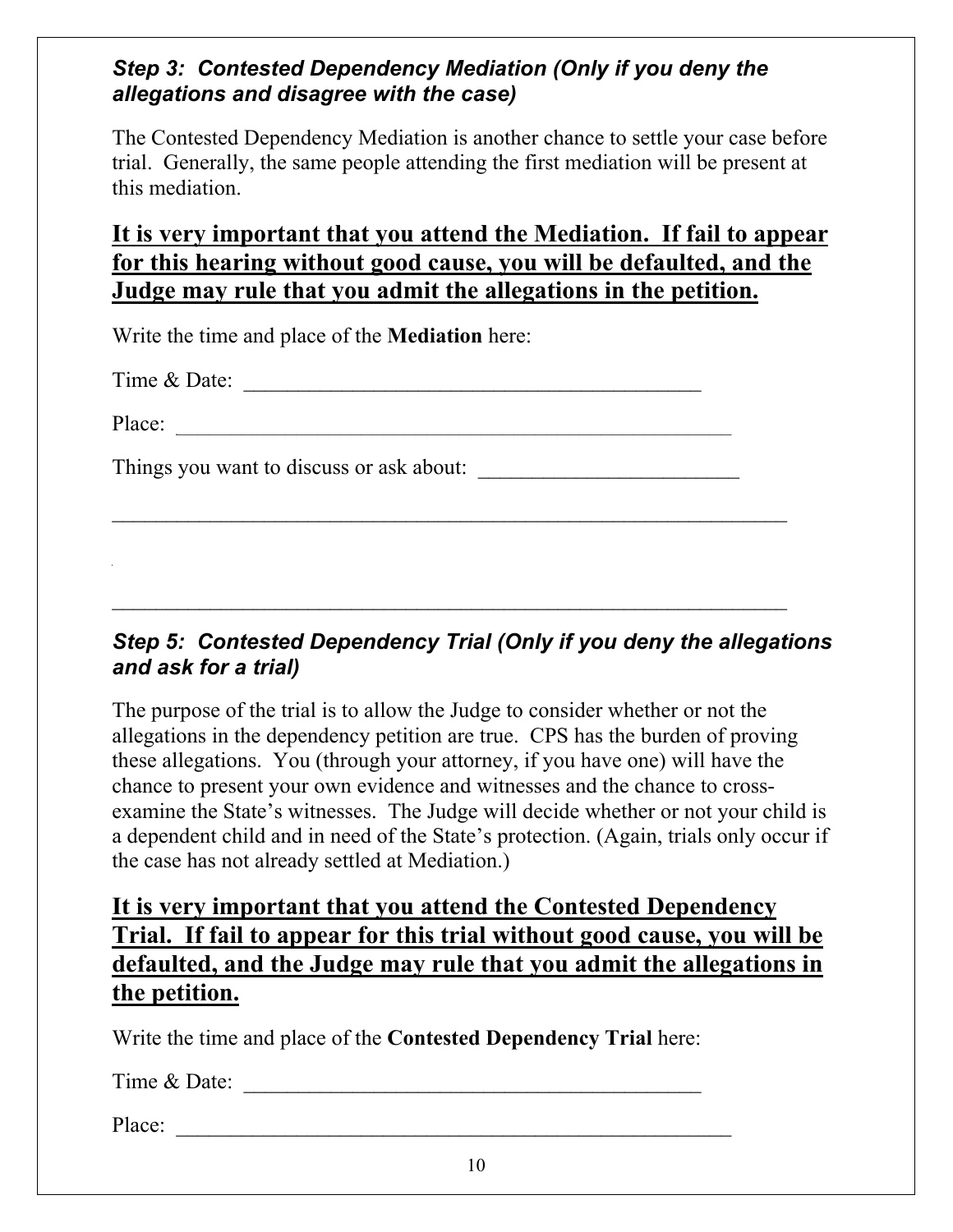Things you want to discuss or ask about: \_\_\_\_\_\_\_\_\_\_\_\_\_\_\_\_\_\_\_\_\_\_\_\_

## *Step 6: Disposition Hearing*

The purpose of the Disposition Hearing is to determine the plan for your child. The Disposition Hearing must be held within 30 days from the date the court finds that your child is in need of the State's continued protection. However, it is normally held at the same time as the court's ruling on the dependency.

- The Judge will review the Case Plan prepared by CPS for you and your child.
- The case plan will state what you and others must do to help solve the problems that brought you and your child into court.
- The Judge will tell you exactly what you need to do to get your child home. If your child is already home, then the Judge will tell you exactly what you need to do to get the case closed or dismissed with the court.
- It is very important that you attend the Dispositional Hearing so that you completely understand what you need to do in order to have your child returned to you.
- The Judge will set a Report and Review Hearing to be held in about 3 to 6 months to let all the people involved in your case tell as how you are doing.

### **FOLLOWING THE CASE PLAN IS THE KEY TO GETTING YOUR CHILD BACK HOME. UNLESS YOU DO WHAT THE JUDGE ORDERS, YOU COULD LOSE YOUR RIGHTS TO YOUR CHILD.**

Write the time and place of the **Disposition Hearing** here:

Time  $\&$  Date:

Place: \_\_\_\_\_\_\_\_\_\_\_\_\_\_\_\_\_\_\_\_\_\_\_\_\_\_\_\_\_\_\_\_\_\_\_\_\_\_\_\_\_\_\_\_\_\_\_\_\_\_\_

Things you want to discuss or ask about:

 $\mathcal{L}_\text{max}$  , and the contribution of the contribution of the contribution of the contribution of the contribution of the contribution of the contribution of the contribution of the contribution of the contribution of t

 $\mathcal{L}_\text{max}$  , and the contribution of the contribution of the contribution of the contribution of the contribution of the contribution of the contribution of the contribution of the contribution of the contribution of t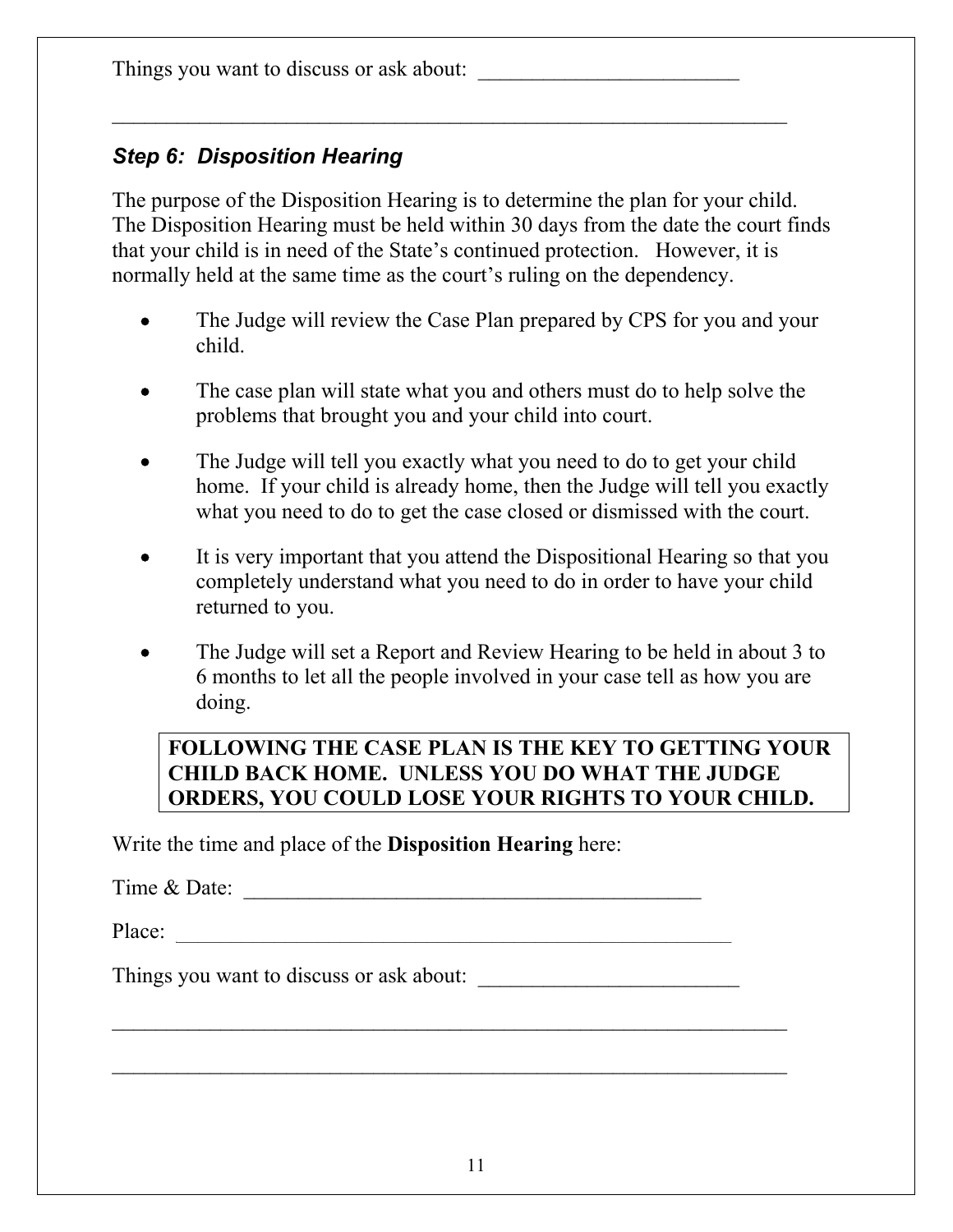## *Step 7: Report and Review Hearing*

- Within 3 to 6 months of the Disposition Hearing, there will be a Review Hearing in court. The Judge will review your case to make sure that you are doing what the case plan requires. Are you completing the tasks in your case plan (UAs, counseling, parenting classes)? The Judge will also make sure the caseworker and others are doing what is ordered in the plan. Are you and your child receiving all needed services (counseling, help in school, etc.)?
- If the case plan needs to be changed, the Judge will order those changes.

## **It is very important that you contact your attorney several weeks prior to the Report and Review Hearing and that you attend the hearing.**

Write the time and place of the first **Report and Review Hearing** here:

Time  $\&$  Date:

Place: \_\_\_\_\_\_\_\_\_\_\_\_\_\_\_\_\_\_\_\_\_\_\_\_\_\_\_\_\_\_\_\_\_\_\_\_\_\_\_\_\_\_\_\_\_\_\_\_\_\_\_

Things you want to discuss or ask about: \_\_\_\_\_\_\_\_\_\_\_\_\_\_\_\_\_\_\_\_\_\_\_\_

• There may be more than one Report and Review Hearing before the Permanency Hearing.

 $\mathcal{L}_\text{max}$  , and the contribution of the contribution of the contribution of the contribution of the contribution of the contribution of the contribution of the contribution of the contribution of the contribution of t

 $\mathcal{L}_\text{max}$  , and the contribution of the contribution of the contribution of the contribution of the contribution of the contribution of the contribution of the contribution of the contribution of the contribution of t

Write the time and place of the second **Report and Review Hearing** here:

Time & Date:

Place:

Things you want to discuss or ask about:

 $\mathcal{L}_\text{max}$  , and the contract of the contract of the contract of the contract of the contract of the contract of the contract of the contract of the contract of the contract of the contract of the contract of the contr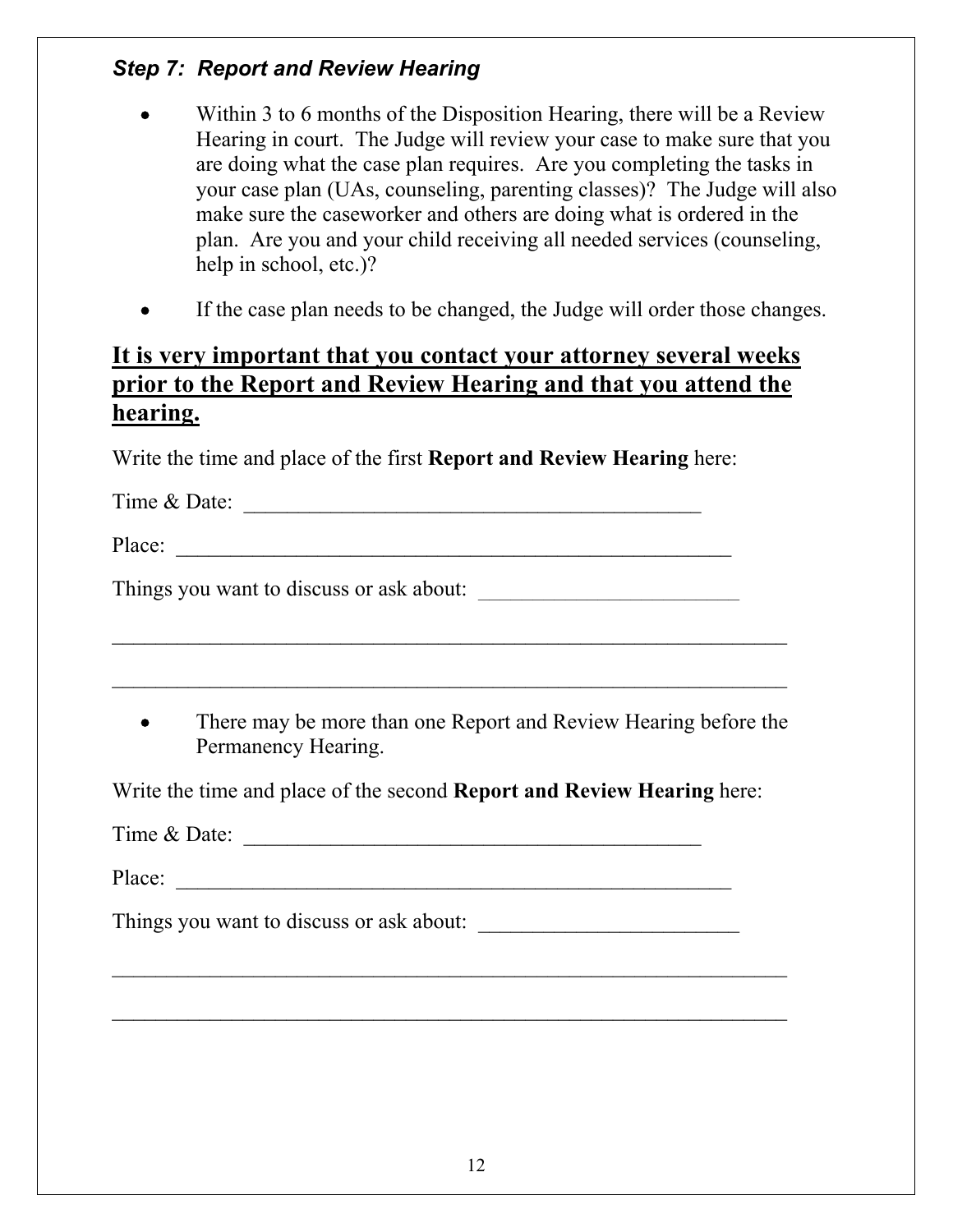## *Step 8: The Permanency Planning Hearing*

- The Permanency Planning Hearing must be held within 12 months after CPS removed your child. The hearing will normally be held between months 9 and 12, but CPS could ask for an earlier hearing.
- At the Permanency Planning Hearing the Judge will decide whether or not your child can be safely returned home.
- If the Judge decides that your child cannot be safely returned home, the Case Plan goal will be changed to adoption or some other permanent arrangements outside of your home.

## **It is very important that you attend the Permanency Planning Hearing.**

 $\mathcal{L}_\text{max} = \frac{1}{2} \sum_{i=1}^n \mathcal{L}_\text{max}(\mathbf{z}_i - \mathbf{z}_i)$ 

 $\mathcal{L}_\text{max}$  , and the contract of the contract of the contract of the contract of the contract of the contract of the contract of the contract of the contract of the contract of the contract of the contract of the contr

Write the time and place of the **Permanency Planning Hearing** here:

 $Time & Date:$ 

Place:

Things you want to discuss or ask about:

### **THIS BOOKLET IS NOT INTENDED TO PROVIDE YOU LEGAL ADVICE. IT IS ONLY INTENDED TO HELP YOU UNDERSTAND THE PROCESS AND STEPS INVOLVED WHEN A CHILD IS TAKEN INTO CUSTODY BY CPS.**

### **IF YOU HAVE ANY QUESTIONS OR NEED LEGAL ADVICE, PLEASE ASK YOUR ATTORNEY TO EXPLAIN YOUR RIGHTS, RESPONSIBILITIES AND OPTIONS TO YOU IN MORE DETAIL.**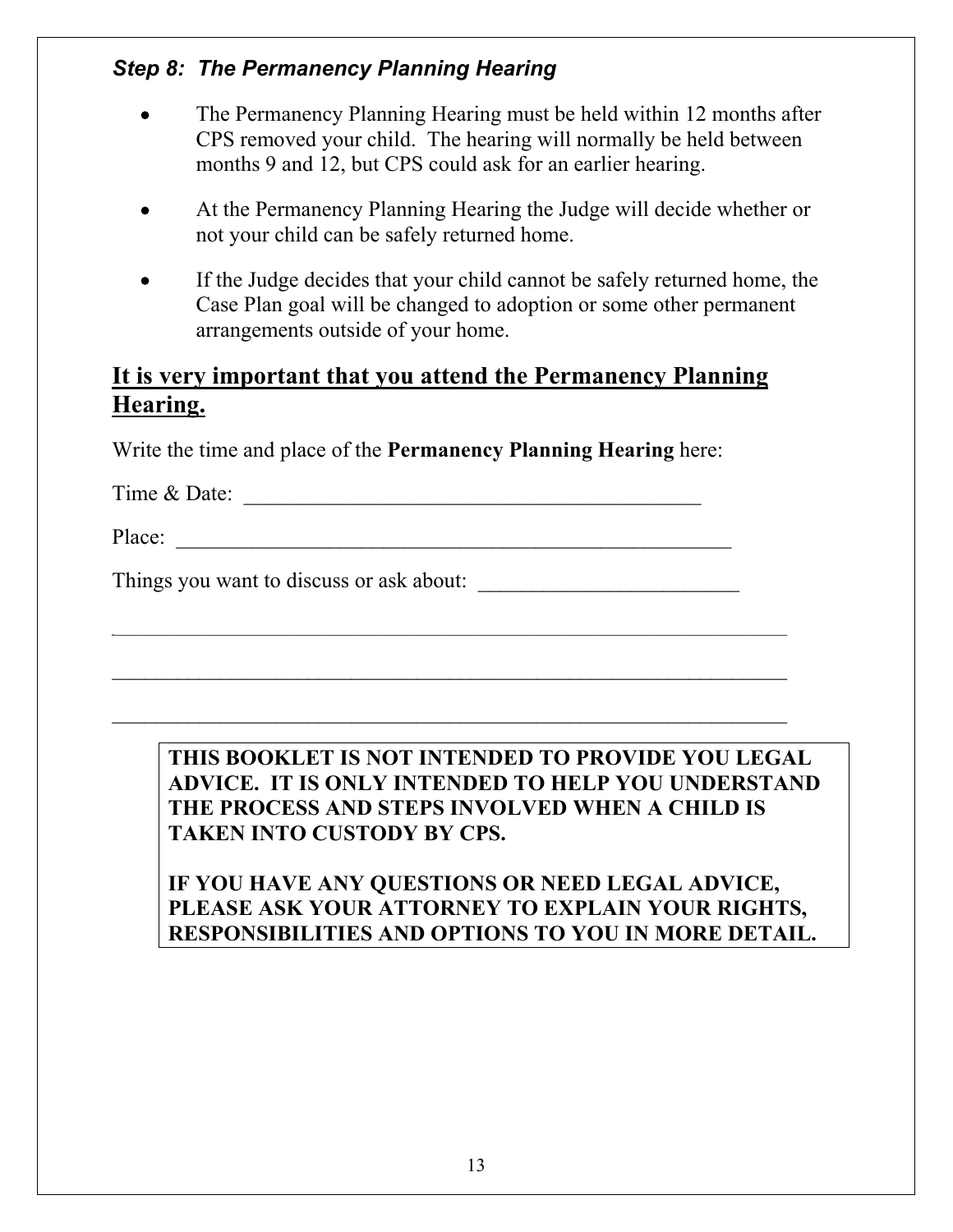# **FINAL NOTES**

PLEASE STAY IN CLOSE CONTACT WITH YOUR CASE MANAGER AND YOUR ATTORNEY AS LONG AS YOUR CASE IS OPEN

IF FAIL TO KEEP CONTACT WITH YOUR ATTORNEY, HE OR SHE MAY WITHDRAW FROM YOUR CASE AND YOU WILL NOT HAVE ANYONE TO REPRESENT YOU.

IF YOU FAIL TO KEEP CONTACT WITH YOUR CASE MANAGER, CPS WILL ASSUME THAT YOU ARE NOT INTERESTED IN GETTING YOUR CHILD RETURNED TO YOU.

Your own notes:

 $14$